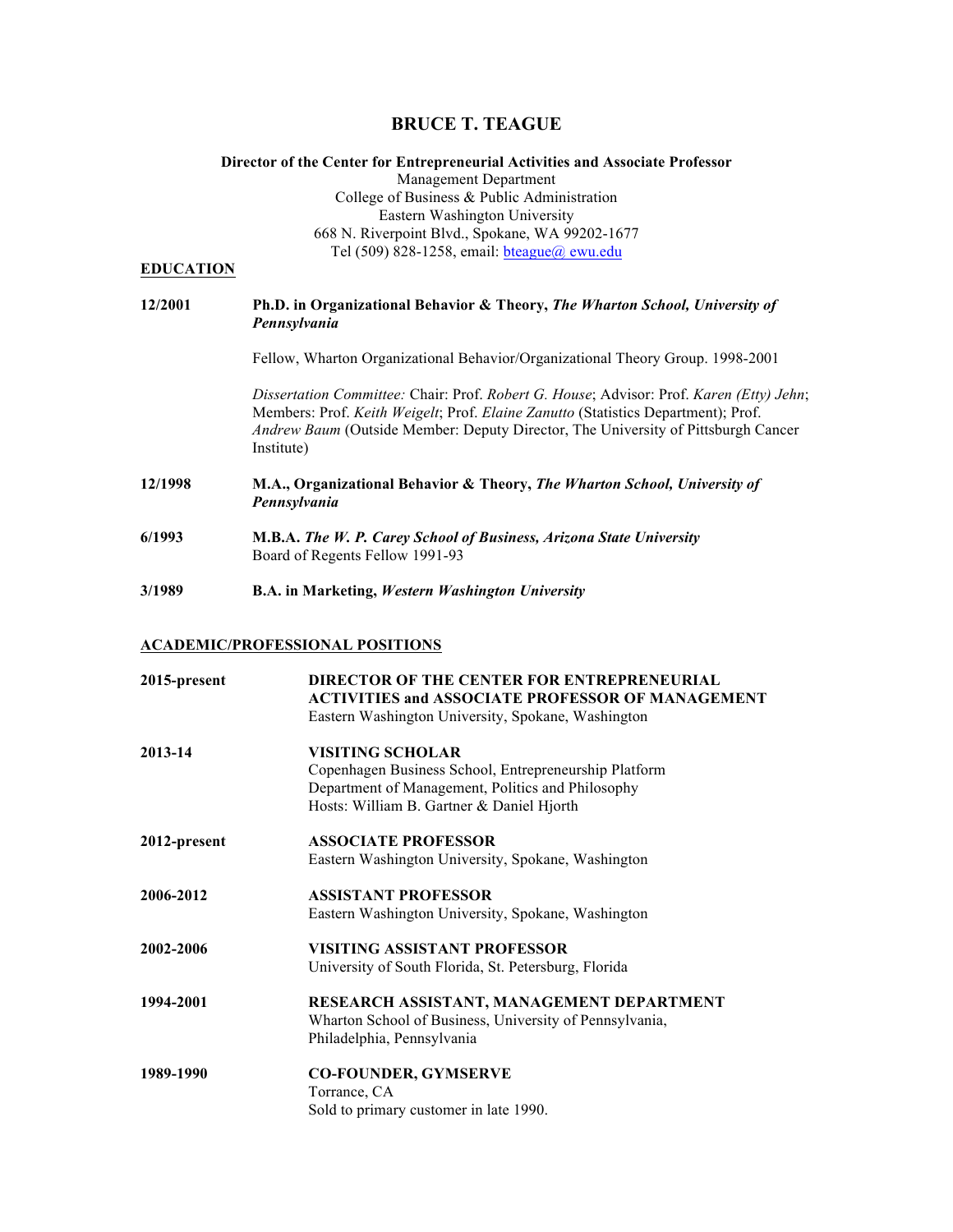# **RESEARCH INTERESTS**

My research focuses on the following:

- 1. Entrepreneurship as practice/entrepreneurial behavior.
- 2. Narrative methods as a basis for entrepreneurship research.
- 3. Entrepreneurship education and pedagogy.
- 4. Qualitative and mixed methods
- 5. Expert skill acquisition.

Prior work has explored work stress, and ethical/moral cognition.

# **PROFESSIONAL AFFILIATIONS**

- Academy of Management
	- o Entrepreneurship Division
	- o Organizational Behavior Division
- United States Association for Small Business and Entrepreneurship
- European Institute for Advanced Studies in Management
- American Psychological Association
- Society of Industrial Organizational Psychology
- Human Behavior and Evolution Society

# **PUBLICATIONS**

#### *Refereed publications*

- 1. Teague, B., (forthcoming) "As Novices Become Experts: A Narrative Analysis of Effectual and Causal Logics In the Development of TerraCycle," Entrepreneurial Narrative: Theory, Ethnomethodology, and Reflexivity.
- 2. Teague, B. T., Aiken, K.D., and Watson, G. W. (2012) "When does breach of the organizationalconsumer psychological contract affect the employee's desire to stay?" Journal of Organizational Culture, Communications, and Conflict 16(2) pp. 79-90.
- 3. Teague, B. (2011). "Comparing the relative frequency of decision mode selected when individuals make self/other allocation decisions." Journal of Organizational Moral Psychology 1(3)
- 4. Teague, B., and Watson, G. (2011), "Understanding the Moral Decision-making Processes Of Working Professionals" Journal of Business, Industry, and Economics.
- 5. Teague, B. (2010). "A Narrative Analysis of Idea Initiation in The Republic of Tea." Entrepreneurial Narrative: Theory, Ethnomethodology, and Reflexivity. v1(1)
- 6. Teague, B. (2008). "Work Stress from Unexpected Sources: The Novelty of the Mundane." Business Research Yearbook
- 7. Teague, B., and Watson, G. (2008). "The Importance of Moral Hypocrisy as an Organizational Research Agenda." Business Research Yearbook
- 8. Watson, G., Teague, B., & Papamarcos, S. (2005). "Moral Hypocrisy; A Matter of Measures?" International Journal of Ethics, 3(4) 371-384
- 9. Watson, G. W., Teague, B. T., and Papamarcos, S. D., (2004) "Understanding Values in Organizations: A Value-Dynamics Perspective," The Journal of Human Values 10(1) pp. 23-39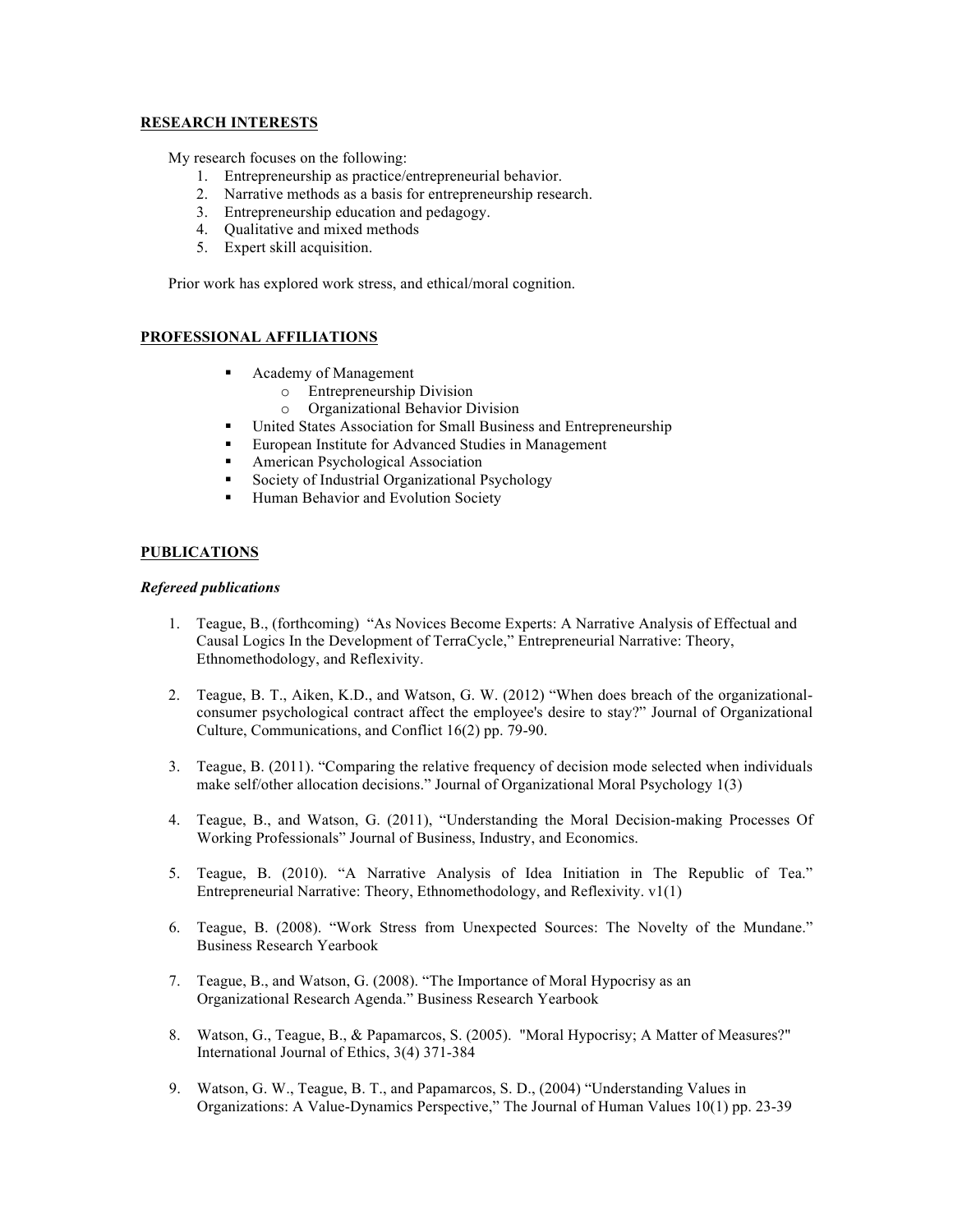10. Watson, G. W., Papamarcos, S., Teague, B. T., and Bean, C. (2004) "Exploring the Dynamics of Business Values: A Self-Affirmation Perspective," Journal of Business Ethics, (49) pp.337-346

#### *Book Chapters*

- 1. Gartner, W. B., Teague, B. T. (forthcoming) "Entrepreneurial Behavior," R. Aldag (Ed). *Oxford Research Encyclopedia of Business and Management.* Oxford, U.K.: Oxford Press.
- 2. Gartner, W. B., Teague, B. T., Baker, T. & R. D. Wadhwani (in press) A brief history of the idea of opportunity. C. Leger-Jarniou & S. Tegtmeier (Eds). *Research Handbook on Opportunity Formation.* Cheltenham, UK: Edward Elgar Publishing.
- 3. Watson, G., Teague, B., & Papamarcos, S. (2006). "Moral Hypocrisy; A Matter of Measures?", in Wurtzel, A. E. (ed.), *Trends in Contemporary Ethical Issues*, pp. 1-14, Hauppauge, NJ: Nova Science Publishers

#### *Refereed published conference proceedings*

- 1. Teague, B., (2015) "As Novices Become Experts: A Narrative Analysis of Effectual and Causal Logics In the Development of TerraCycle," USASBE, Tampa, FL
- 2. Teague, B. T. and Gartner, W. B. (2014) Theory of Entrepreneurial Behavior, Research in Entrepreneurship and Small Business, Luxembourg.
- 3. Teague, B. T., Aiken, K.D., and Watson, G. W. (2011) Consequences of Employee Perceived Breach of the Consumer's Psychological Contract," Presented at the Academy of Conflict, Communication, and Culture, Las Vegas, NV.
- 4. Teague, B. (2008). "Work Stress from Unexpected Sources: The Novelty of the Mundane." International Association of Business Disciplines, Houston, TX.
- 5. Teague, B., and Watson, G. (2008). "The Importance of Moral Hypocrisy as an Organizational Research Agenda." International Association of Business Disciplines, Houston, TX.
- 6. Teague, B. (2005). Does Gender Alter the Experience of Non-Persistent Work-Stressors? Midwestern Academy of Management, Chicago, Illinois
- 7. Teague, B. and Watson, G., (2005) Does Moral Hypocrisy Actually Exist? A study of Working Professionals to Eliminate Ambiguity in Prior Results. Midwestern Academy of Management, Chicago, Illinois
- 8. Watson, G. W., Teague, B. T., and Papamarcos, S. D., (2004) Understanding Values in Organizations: A Value-Dynamics Perspective, Southwest Academy of Management, Orlando, Florida
- 9. Watson, G. W., Teague, B. T., and Papamarcos, S. D., (2004) The Dynamics of Business Values: The Cognitive Construction of Self-Affirmation and Fairness International Association of Business & Society, Jackson Hole, Wyoming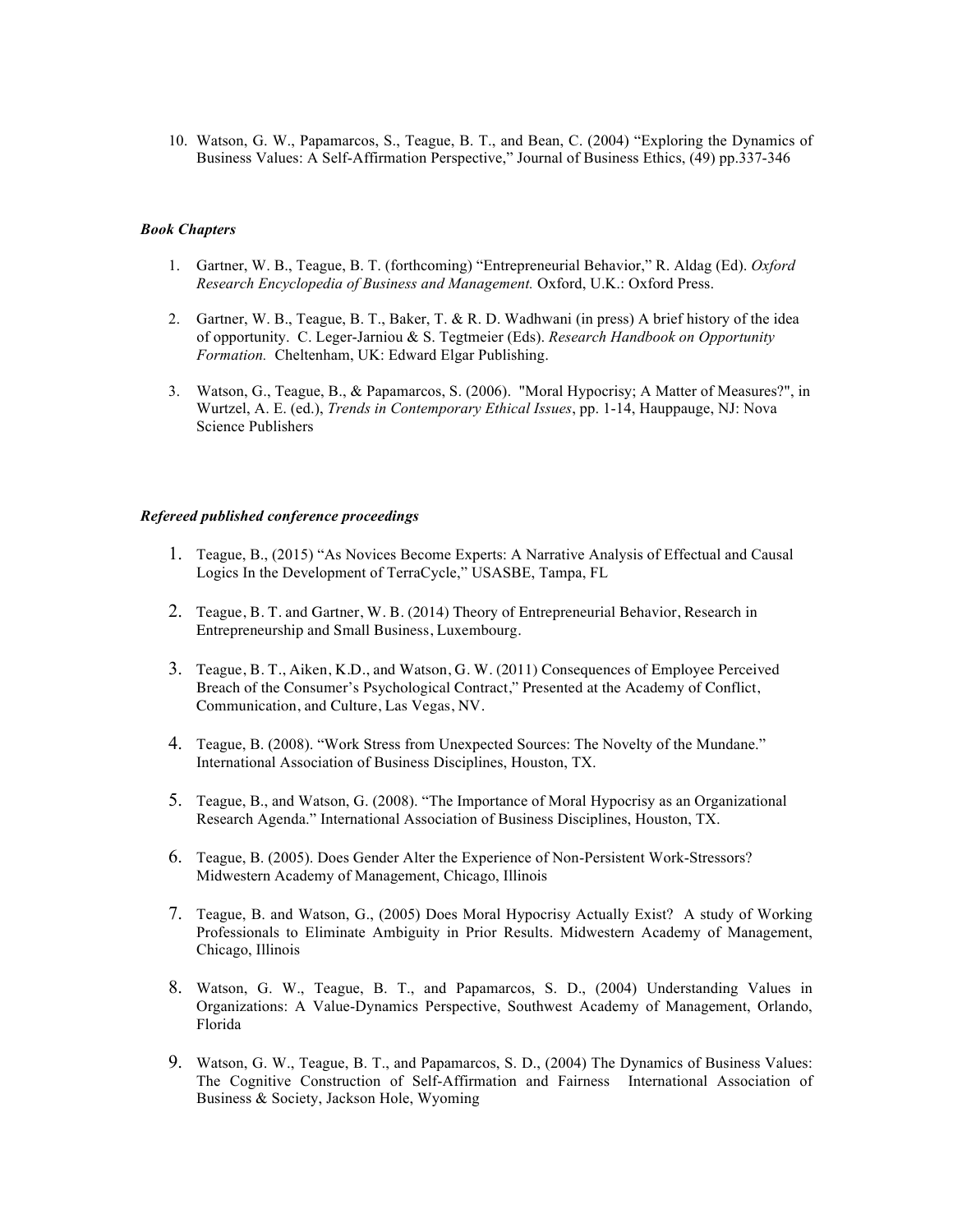#### *Scholarly presentations*

- 1. Teague, B., (2015) "As Novices Become Experts: A Narrative Analysis of Effectual and Causal Logics In the Development of TerraCycle," USASBE, Tampa, FL
- 2. Teague, B. T. and Gartner, W. B. (2014) Theory of Entrepreneurial Behavior, Research in Entrepreneurship and Small Business, Luxembourg.
- 3. Watson, G. W., and Teague, B. T., (2012) Evaluating Psychopathy in Morally Relevant Decisions, Western Business & Management Association, Paris, France
- 4. Teague, B. T., Aiken, K.D., and Watson, G. W. (2011) Consequences of Employee Perceived Breach of the Consumer's Psychological Contract," Academy of Conflict, Communication, and Culture, Las Vegas, NV.
- 5. Teague, B. T., Aiken, K.D., and Watson, G. W. (2009) "The relative effects of direct and indirect psychological contract breach," Academy of Management, Chicago, IL
- 6. Watson, G. W., Love, M. S., and Teague, B.T., (2008) "The Force of Moral Intuition When We Ask: Is This Right?" Academy of Management, Anaheim, CA
- 7. Aiken, K. D. and Teague, B. T. (2008) "Exploring the Link between Internal Branding and Employee Satisfaction and Loyalty", Society of Business, Industry and Economics, Destin, FL.
- 8. Teague, B. (2008). "Work Stress from Unexpected Sources: The Novelty of the Mundane." International Association of Business Disciplines, Houston, TX.
- 9. Teague, B., and Watson, G. (2008). "The Importance of Moral Hypocrisy as an Organizational Research Agenda." International Association of Business Disciplines, Houston, TX.
- 10. Teague, B. (2005). Does Gender Alter the Experience of Non-Persistent Work-Stressors? Midwestern Academy of Management, Chicago, Illinois
- 11. Teague, B. and Watson, G., (2005) Does Moral Hypocrisy Actually Exist? A study of Working Professionals to Eliminate Ambiguity in Prior Results. Midwestern Academy of Management, Chicago, Illinois
- 12. Watson, G. W., Teague, B. T., and Papamarcos, S. D. "Is Cognitive Moral Development Related to Actions?" Academy of Management, 2004
- 13. Watson, G. W., Teague, B. T., and Papamarcos, S. D., "The Dynamics of Business Values: The Cognitive Construction of Self-Affirmation and Fairness" International Association of Business & Society, 2004
- 14. Watson, G. W., Teague, B. T., and Papamarcos, S. D., "Understanding Values in Organizations: A Value Dynamics Perspective." Southwest Academy of Management, 2004
- 15. Teague, B. T., "Influences of Goal Difficulty, Goal Importance, and Gender on Subject Cortisol Levels", Academy of Management, 2002
- 16. Teague, B. T., "Influences of Novelty and Gender on Subject Cortisol Levels in a Management Simulation", Academy of Management, 2002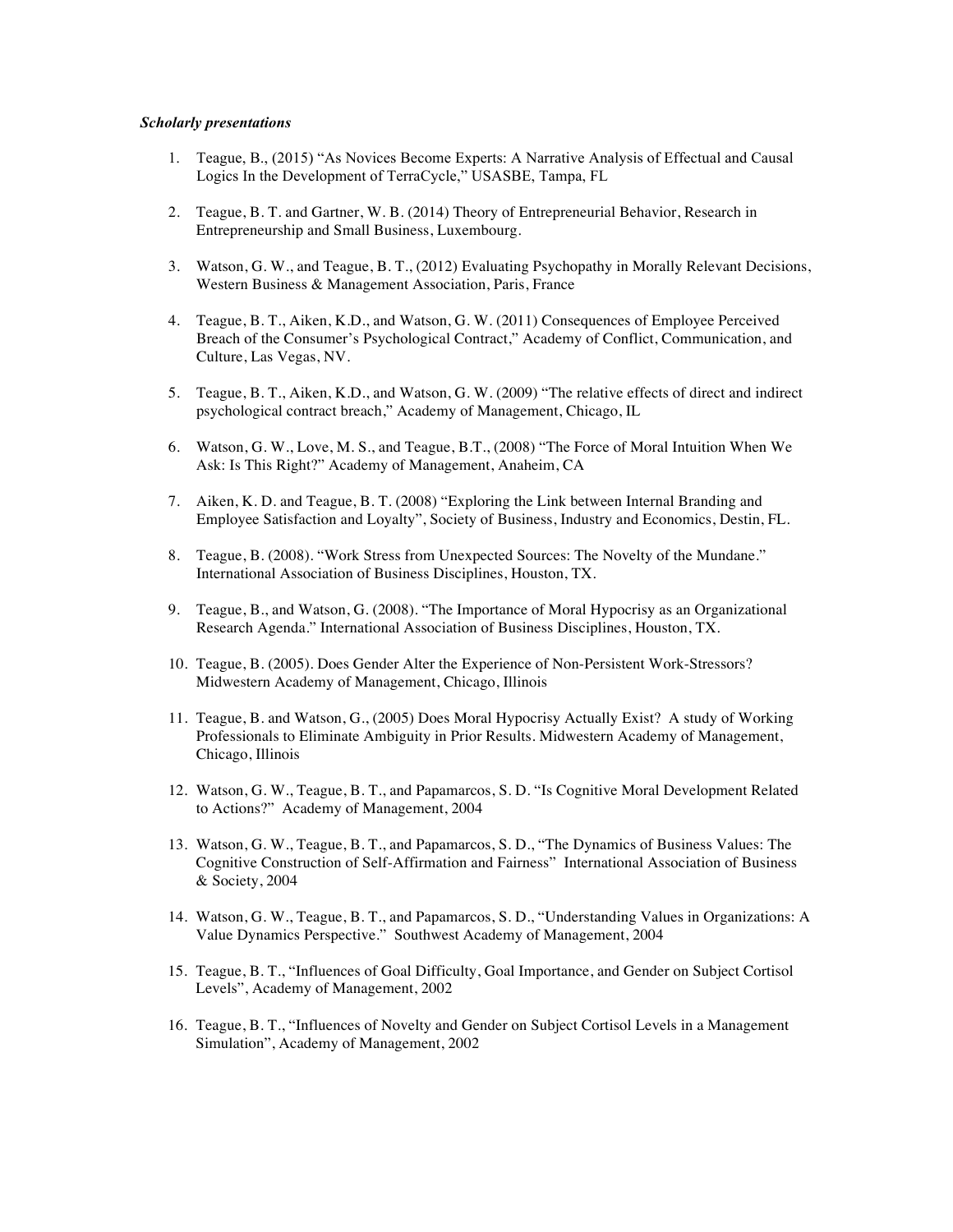#### *Work in Progress/Under Review*

- 1. Teague, B. T. and Gartner, W. B., "Entrepreneurial Behavior: Understanding Sources of Variation." USASBE 2016
- 2. Gartner, W. B., Teague, B.T., Verduijn, J.K., and Stam, A.M.C.E.., "Entrepreneurship as Practice." Proposal being prepared for Academy of Management Annals.
- 3. Watson, G. W., Teague, B. T., and Papamarcos, S. "Understanding and Clarifying Functional Psychopathy in Morally Relevant Business Decisions," Target is Journal of Business Ethics.
- 4. Watson, G. W., Teague, B. T., and Papamarcos, S. "Specifying Pscyopathy in the Study of Ethical Decision Making," Target is Journal of Business Ethics.
- 5. Watson, G. W., Teague, B. T., "Teaching Emergent Theories of Organizational Ethical Behavior," Target is Teaching Business Ethics.
- 6. Watson, G. W., Love, M. S., and Teague, B.T., "The Force of Moral Intuition When We Ask: Is This Right?" under review at Business Ethics Quarterly.

# *Professional Meetings*

- Global Consortium of Entrepreneurship Centers (2015), Gainesville, FL
- The Experiential Classroom (2015), Gainesville, FL

#### **BUSINESS START-UP**

#### **GymServe,** Torrance, CA

GymServe was a small business developed to meet gym equipment repair and maintenance needs of fitness clubs in the greater Los Angeles region. It was started in 1989 and was acquired by our largest customer in late-1990.

#### **CONSULTING**

ALSC Architects, Spokane, WA

Salt River Project, Phoenix, AZ

Lisa's Cookies, Marina Del Rey, CA

#### **TEACHING**

#### *Courses Taught*

2008-Current: Startup Skills for Entrepreneurs (new for Spring 2015) Introduction to Entrepreneurship (Undergraduate) Organizational Behavior & Theory (Undergraduate) Strategic Management (Undergraduate) Leadership & Ethics (MBA)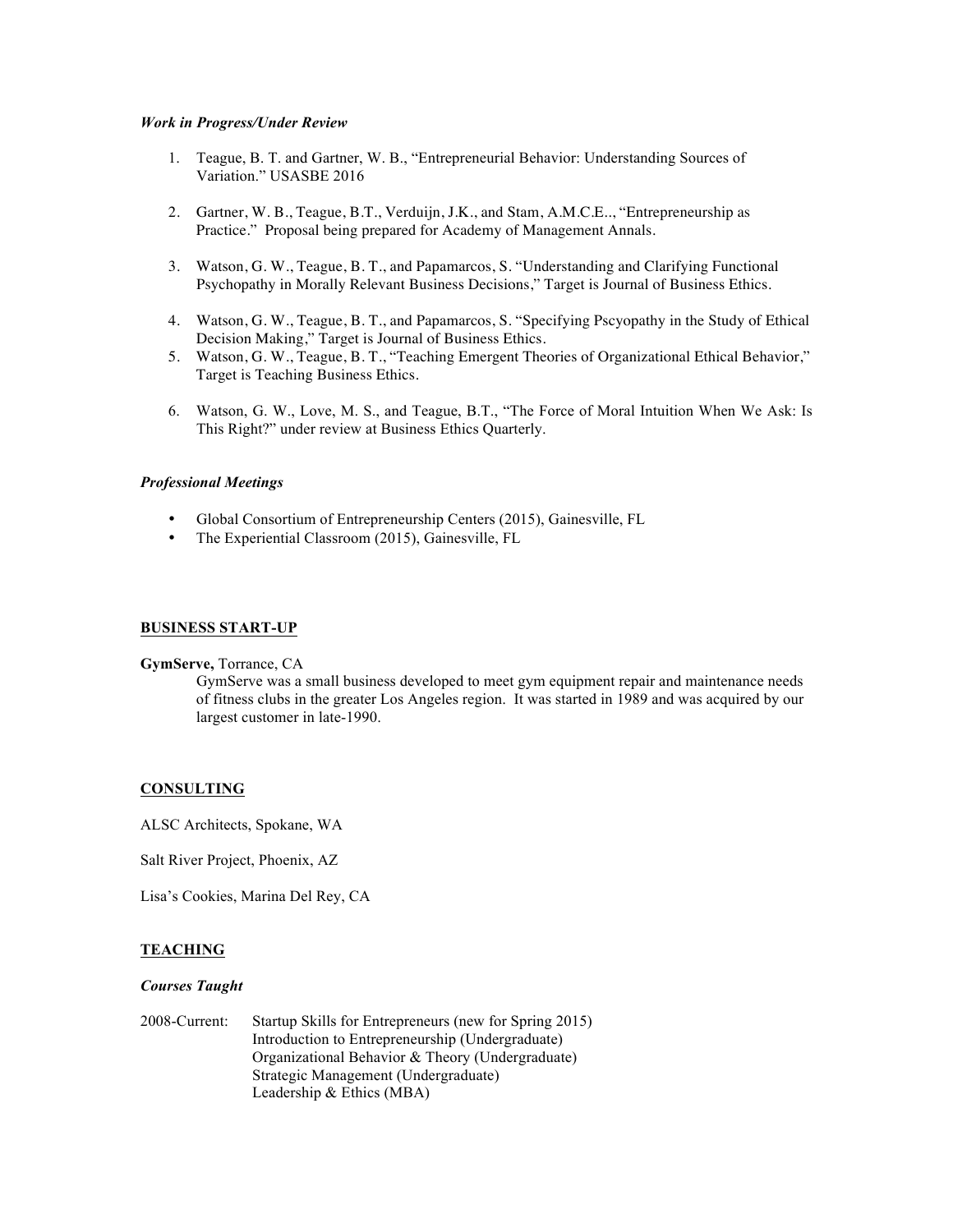| $2006 - 2008$ | Organizational Behavior & Theory (Undergraduate)<br>Strategic Management (Undergraduate)<br>Managing the Service Driven Enterprise (MBA)               |
|---------------|--------------------------------------------------------------------------------------------------------------------------------------------------------|
| $2004 - 2006$ | Introduction to Management (Undergraduate)<br>Strategic Management (Undergraduate)<br>Organizational Strategies for the 21 <sup>st</sup> Century (MBA) |
| $2002 - 2004$ | Introduction to Management (Undergraduate)<br>Advanced Organizational Behavior (Undergraduate)<br>Leadership and Ethics (MBA)                          |
| 1998-2001     | <b>Management History</b>                                                                                                                              |
| 1991-1993     | Managerial Communications                                                                                                                              |

# *Courses Created/Developed*

- Startup Skills for Entrepreneurs
- Business Model Design for Entrepreneurs
- Leadership & Ethics (MBA)<br>• Managing the Service Driven
- Managing the Service Driven Enterprise (MBA)
- Organizational Strategies for the 21<sup>st</sup> Century (MBA)
- Ph.D. Seminar on Organizational Evolution (co-created with Jitendra Singh)

# **PROFESSIONAL SERVICE ACTIVITIES**

- Preferred Reviewer: Entrepreneurship Theory and Practice
- Academy of Management Reviewer (1998 to present)
- Academy of Management Teaching and Learning Conference Reviewer (2014)
- Technology Enhanced Learning Committee member 2009-present—chair 2009-2013)
- Chair Task Force to Create AACSB Assessment Program (2013)
- EWU Program Review Committee (2012-2013
- EWU EWU Program Audit Committee (2011-2012)
- Editorial Board: Journal of Organizational Moral Psychology (2010-2012)
- Ad hoc reviewer for Air Force Office of Scientific Research (2010-present)
- EWU Management Instructor Search Committee (2011)
- EWU Assistant Professor of Management Search Committee (2010)
- EWU Library Affairs Council (2007-2010)
- EWU General Business Major Assessment Committee (2008 to present)
- EWU Search Committee: E. Claire Daniels Chair in Accounting (2008)
- EWU Search committee: Distinguished Chair in Entrepreneurship (2008)
- EWU MBA Curriculum Committee (2006-2008)
- USF Chair MBA Curriculum Design and Assessment Committee (2005-2006)
- Midwestern Academy of Management Discussant (2005)
- USF MBA Curriculum Design and Assessment Committee (2004-2006)<br>• Southwestern Academy of Management Session Coordinator (2004)
- Southwestern Academy of Management Session Coordinator (2004)
- USF Committee for Technology & Education (2002-2004)
- Academy of Management Discussant (2002, 2008, 2009)